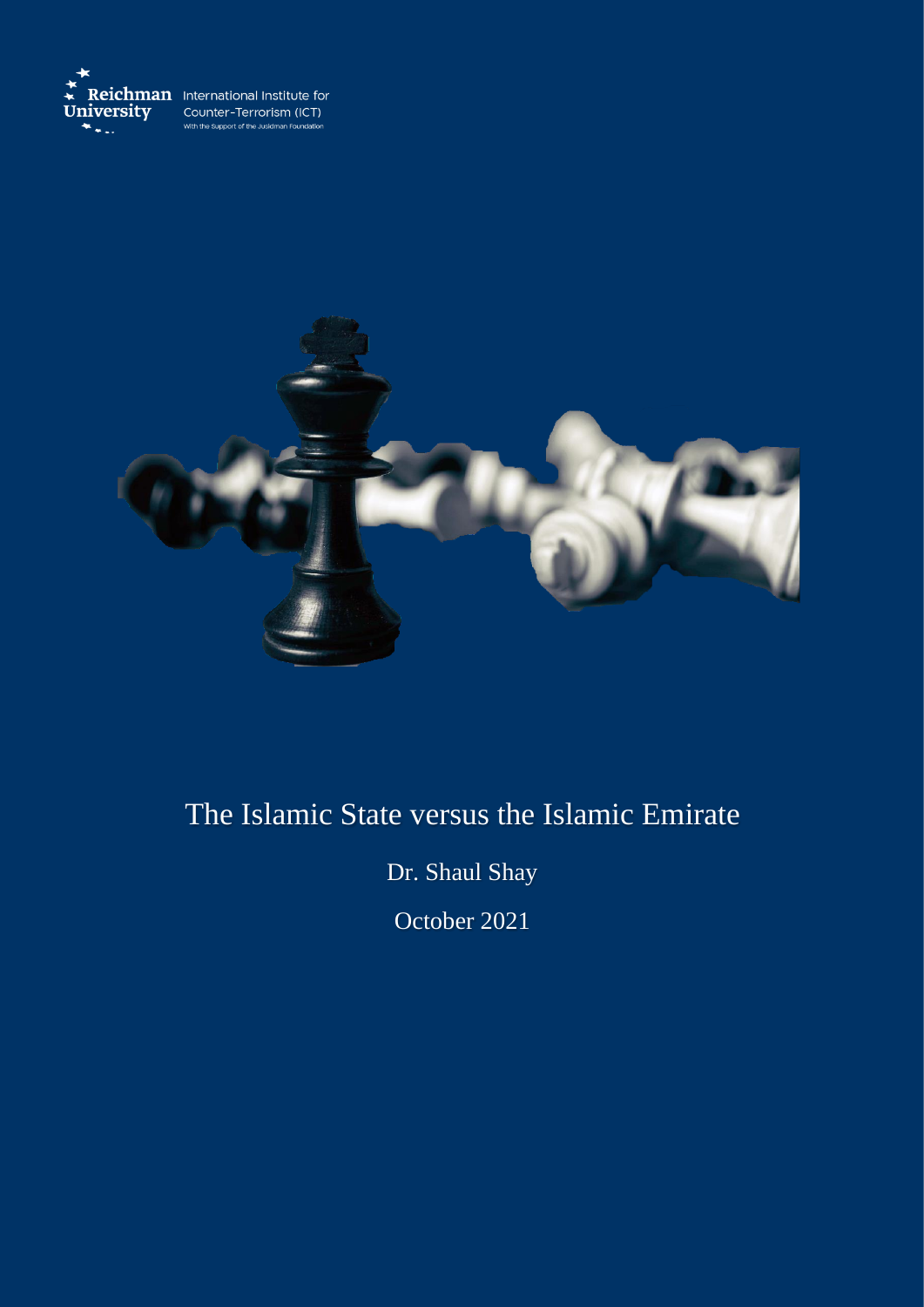On October 15, 2021, explosions hit a Shia Mosque in the southern Afghan city of Kandahar during Friday prayers, leaving at least 47 dead and 70 wounded. The explosions took place in the Bibi Fatima Mosque, the largest mosque for Shia worshippers in Kandahar.<sup>1</sup>

It was the deadliest attack in Afghanistan since US forces withdrew from Afghanistan and the latest security challenge to the Taliban as they transition from insurgency to governance.

The local ISIS affiliate in Afghanistan (ISIS -K)<sup>2</sup> claimed responsibility for a suicide bomb attack at Fatima mosque in the city of Kandahar in a statement posted by the group's Amaq news agency.

The statement claimed that two ISIS fighters shot the guards of the mosque dead, broke in, and blew themselves up between two groups of worshippers, one of which consisted of around 300 people.<sup>3</sup>

The attack was the first major assault by ISIS -K in Kandahar, the stronghold of the Taliban in southern Afghanistan since the takeover of Afghanistan by the Taliban, and seemed to send a message to the Afghan people and the international community that nowhere is safe in Afghanistan.

The attack came exactly a week after a suicide bomb attack on Shia worshippers in the northern city of Kunduz that was claimed by ISIS - K.

Shia are estimated to make up roughly 10 percent of the Afghan population. Many of them are Hazara, an ethnic group that has been persecuted in Afghanistan for decades.

The Taliban, which seized control of Afghanistan in mid-August 2021 after overthrowing the USbacked government, has its own history of persecuting Shia. However, the new Taliban-led government has vowed to stabilize the country and promised to protect the Shia minority now living under its rule.

The Taliban have also given the US assurances that they will not allow the country to be used as a base for launching extremist attacks on other countries. Recent attacks in Afghanistan have cast doubt on the Taliban's ability to counter the threat posed by ISIS - K.<sup>4</sup>

#### **The attack on Shia Mosque in Kunduz**

An Islamic State suicide bomber struck at a Shia Mosque on October 8, 2021, in Kunduz province during the weekly Friday prayer service. At least 46 people have been killed and more than 140 wounded in the attack. <sup>5</sup> 

ISIS claimed responsibility for the suicide bombing in a statement carried by the ISIS-linked Amaq news agency. In its claim of responsibility, it identified the bomber as a Uighur Muslim, saying the attack

 $1$  Deadly explosion hits Shia Mosque in Afghanistan's Kandahar, Al Jazeera, October 15, 2021.

<sup>&</sup>lt;sup>2</sup> ISIS formed in 2015 the arm of the group in Afghanistan - known as ISIS Khorasan (ISIS-K), after an old name for the region, Khorasan Province.

<sup>&</sup>lt;sup>3</sup> ISIS claims responsibility for mosque attack in Afghan city of Kandahar, Al Arabiya, October 15, 2021.

<sup>4</sup> Suicide attack on Shiite Mosque in Afghanistan kills 47, Arab news, October 15, 2021.

<sup>5</sup> At least 100 dead, wounded in Afghan mosque blast: Taliban official, Al Arabiya, October8, 2021.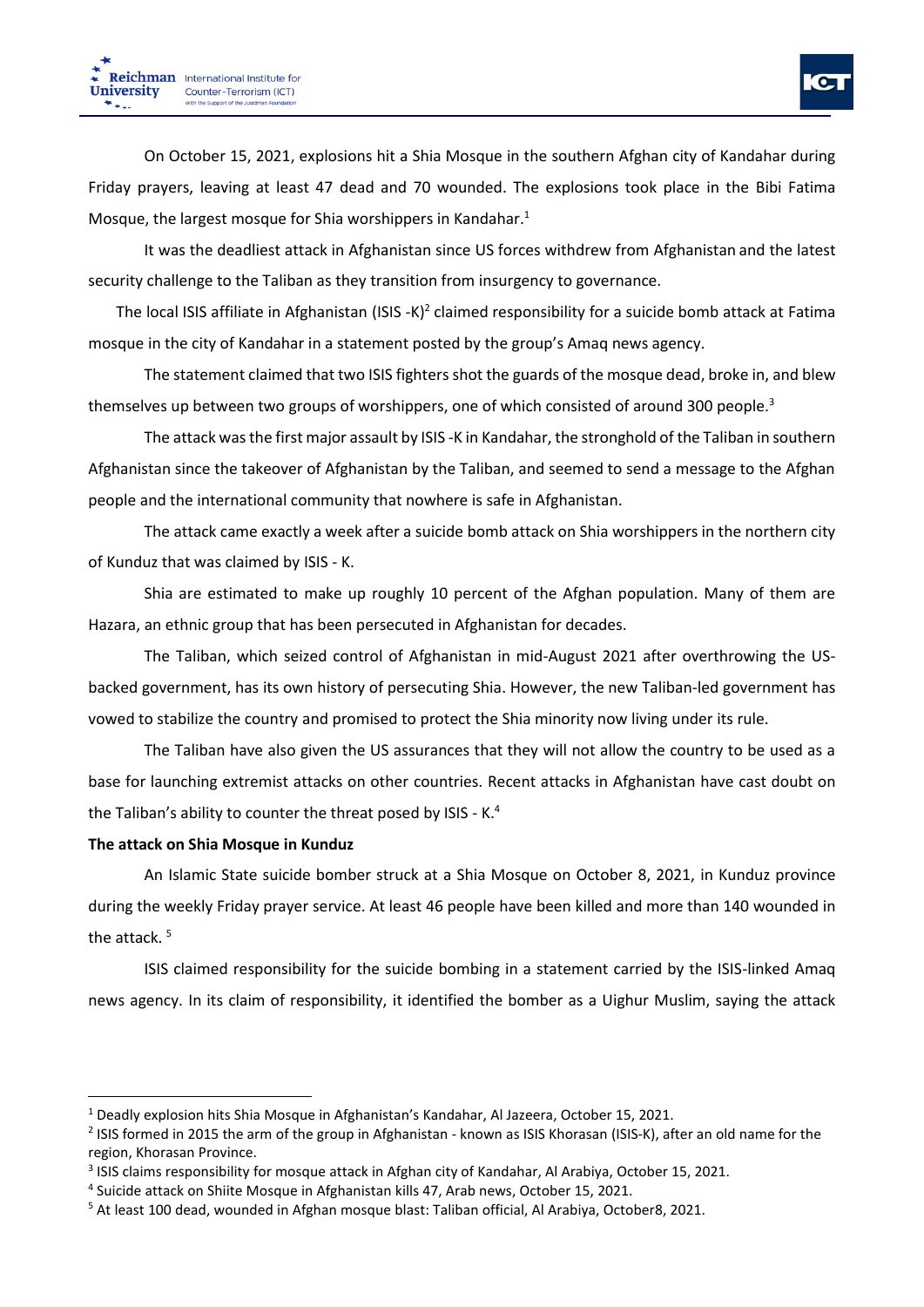

targeted both Shias and the Taliban for their purported willingness to expel Uighurs to meet demands from China.<sup>6</sup>

#### **The attack on Eidgah Mosque in Kabul**

On October 3, 2021, an explosion ripped through a crowd outside the entrance of the Eidgah Mosque in Kabul, leaving a number of people dead.

The blast targeted the Mosque where a funeral service was being held for the mother of Taliban spokesman Zabihullah Muhajid and the explosion appeared to be targeting senior Taliban leadership. **<sup>7</sup>**

ISIS-K claimed responsibility for the blast, saying in a Telegram post that one of their fighters "managed to penetrate a security barrier which surrounds a Taliban funeral council and detonated his explosive belt."

Amaq News — the Islamic State's news agency — also said the incident "coincided with a series of bombings and other attacks carried out by ISIS during the past days."<sup>8</sup>

The area around the mosque was cordoned off by the Taliban, who maintained a heavy security presence and three suspects were arrested following the explosion. **<sup>9</sup>**

#### **The attack on Kabul airport**

On August 26,2021, days prior to the final US pullout in Afghanistan, ISIS-K carried out a suicide bombing at Kabul international airport. The bombing killed 13 US servicemen and up to 170 Afghans, becoming the deadliest day for the US military in Afghanistan since 2011.

ISIS-K claimed responsibility for the attack and said that the suicide bomber came from the province of Logar.

ISIS-K's bombing was not just an attack on US forces but also a challenge to the Taliban and highlighted the threats presented by the group.

The US Defense Department announced that an ISIS-K "facilitator" named Kabir Aidi was killed in a US drone strike in Nangahar on August 27. The Pentagon said Aidi was "directly connected" to the suicide attack at Kabul airport.

## **The September 18 – 19, 2021, attacks in Jalalabad**

The eastern city of Jalalabad in Afghanistan has seen a spate of attacks against the Taliban by the ISIS-K. Several Taliban fighters have been killed in ISIS – K attacks. In response, the Taliban have carried out crackdowns in Nangarhar province.<sup>10</sup>

<sup>6</sup> Afghanistan: Dozens killed in suicide bombing at Kunduz Mosque, Al Jazeera. October 8, 2021.

<sup>7</sup> Deadly explosion targets memorial service near Kabul Mosque, Al Jazeera, October 3, 2021.

<sup>8</sup> Blast targeting Kabul Mosque leaves 'a number of civilians dead,' Taliban spokesman says, CNN, October 4, 2021.

<sup>9</sup> Deadly explosion targets memorial service near Kabul Mosque.

<sup>&</sup>lt;sup>10</sup> Afghanistan: Several dead as blasts rock Jalalabad and Kabul, Al Jazeera, September 19, 2021.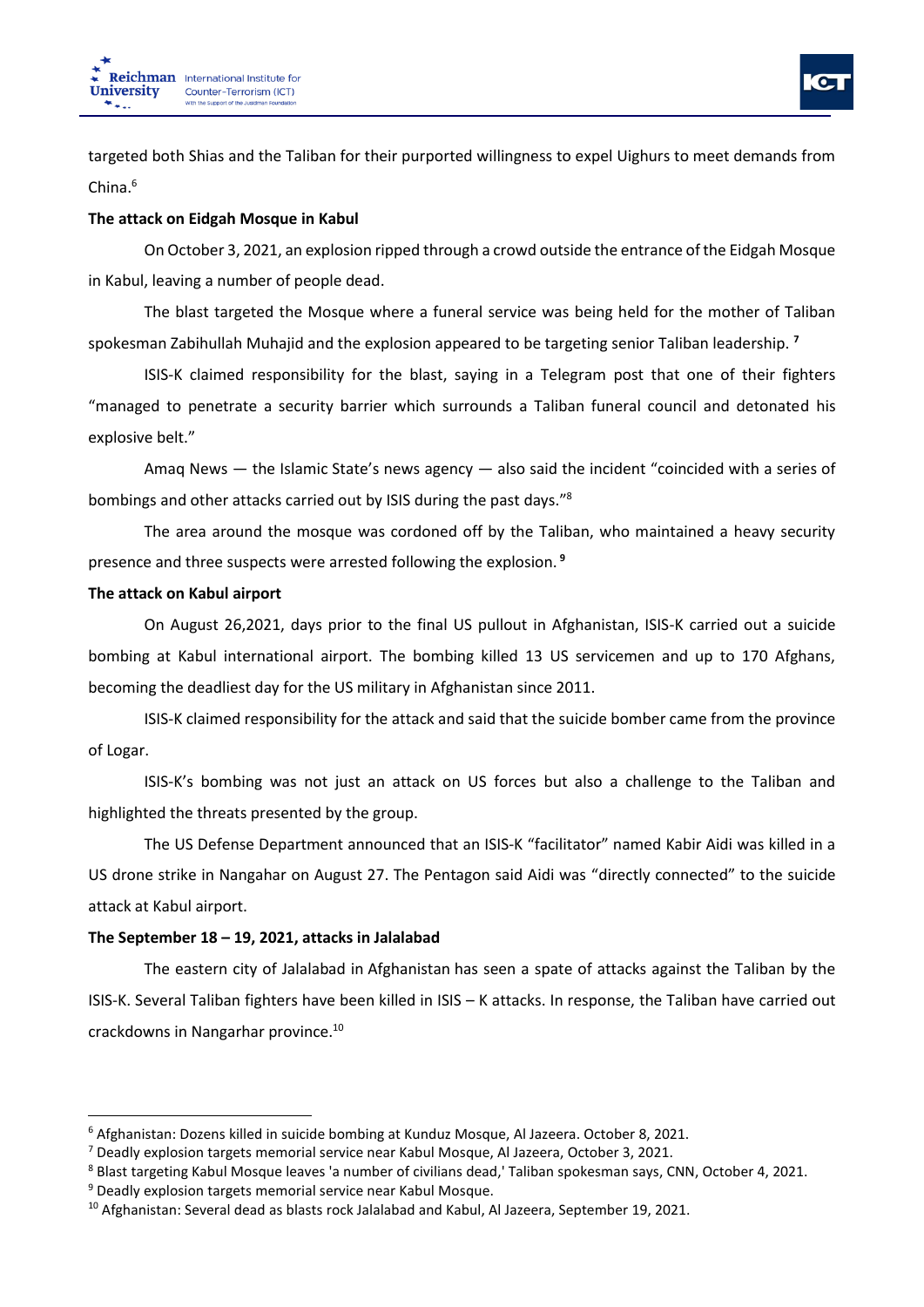# **The September 22, 2021 attacks in Jalalabad**

Attackers struck Taliban fighters and vehicles on September 22, 2021, in Jalalabad, killing at least two Taliban fighters and three civilians. In one attack, gunmen opened fire on a Taliban vehicle at a local gas station in the provincial capital of Jalalabad, killing two fighters and a gas station attendant, and a child.

Another child was killed, and two Taliban were wounded in a separate attack — a bombing of another vehicle. Another bombing of a Taliban vehicle in Jalalabad also wounded a person nearby.

No one claimed immediate responsibility for the attacks, although the ISIS group took responsibility for similar attacks in Jalalabad.

# **The October 2, 2021 attack in Jalalabad**

On October 2, 2021, gunmen shot and killed two Taliban fighters and two civilians in the city of Jalalabad. Two other civilians were wounded in the attack. No one claimed responsibility for the shooting, but the ISIS group, which has a strong presence in Nangarhar and considers the Taliban an enemy.<sup>12</sup>

ISIS-K has been active in the province of Nangahar, of which Jalalabad is the capital, since 2015. Last year it staged a raid on Jalalabad's prison -- allowing dozens of prisoners to escape.

# **The Taliban raids**

ISIS – K activities in Nangarhar province led to Taliban crackdowns there and in other parts of the country.

On October 1, 2021, Taliban fighters raided a hideout of the Islamic State group north of the Afghan capital, killing and arresting an unspecified number of militants. Taliban spokesman Bilal Karimi said that the raid took place in the city of Charikar in Parwan province.

The raid followed an arrest by the Taliban of two ISIS – K members linked to a roadside bombing that targeted their vehicle in the city, wounding four fighters. The two were questioned, and the information they provided helped the Taliban identify the hideout, he added. $13$ 

# **The Taliban and ISIS - K - background**

The Taliban were ousted from power by US-led forces in 2001 for refusing to hand over Al-Qaeda leaders responsible for the Sept. 11 attacks.

ISIS – K was established in January 2015 and named itself after "Khorasan," part of an Islamic empire which stretched from Iran to the western Himalayas from the 6th century.

<sup>&</sup>lt;sup>11</sup> Tim Lister, ISIS affiliate claims spate of attacks on Taliban in Afghan city of Jalalabad, CNN, September 24, 2021.

<sup>&</sup>lt;sup>12</sup> Gunmen Kill 2 Taliban, 2 Civilians in Eastern Afghan City, Asharq Al Awsat, October 2, 2021.

<sup>&</sup>lt;sup>13</sup> Taliban, say they have raided IS hideout north of Kabul. Ahram online, October 1, 2021.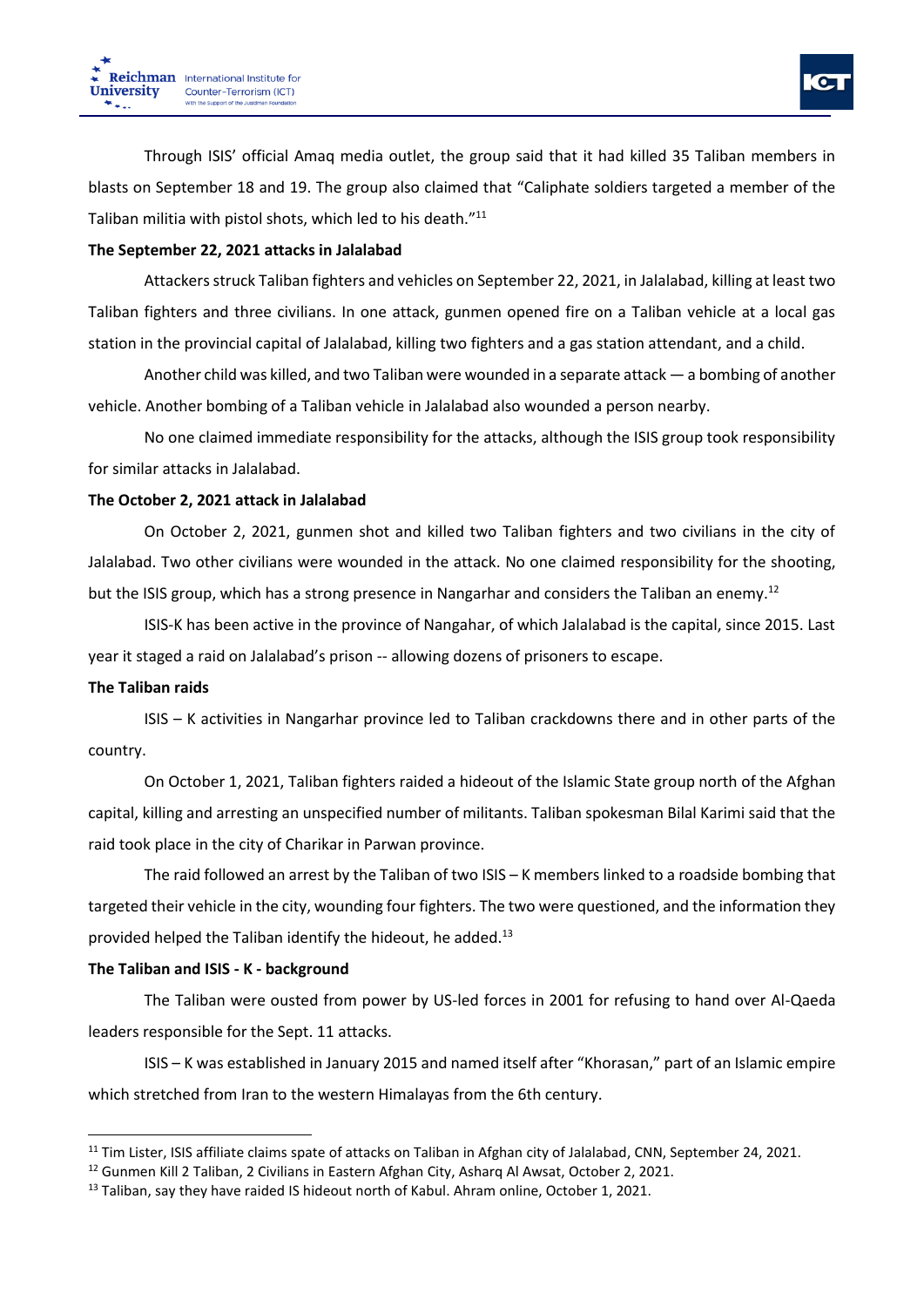In 2015, at a time when ISIS was at its peak, controlling much of Iraq and Syria and after the declaration of a worldwide caliphate, ISIS started to extend its geographical reach beyond Iraq and Syria. As part of this strategy, ISIS formed its Khorasan Province in Afghanistan.

In 2015, ISIS took advantage of the weakness of the Taliban, whose leadership found refuge in Pakistan, and was at war with US-led coalition forces in Afghanistan, and began recruiting Taliban defectors to establish its own infrastructure in the country.

ISIS - Khorasan (ISIS-K) - the Afghan affiliate of ISIS, first appeared in eastern Afghanistan in the Nangarhar and Kunar provinces in 2015 and later made inroads into other areas, particularly the north. It also created sleeper cells in cities in Pakistan and Afghanistan, including Kabul.

The Taliban leader Mullah Akhtar Mohammad Mansour asked his ISIS counterpart Abu Bakr al-Baghdadi to stop recruiting former Taliban fighters. He had called for the two groups to unite under the Taliban's leadership to achieve a common goal of ruling by sharia law. However, his request was denied, and since 2015 ISIS-K battled the Afghan national army, the US-led coalition forces, and the Taliban.

The sources of the conflict between the Taliban and ISIS - K are mainly religious and ideological. The Taliban and ISIS are both extremist groups seeking to form authoritarian states under their strict interpretation of Sharia law and are prepared to use violence to achieve their aim and have used tactics like suicide bombers.

But Taliban's goals are limited in nature. They were primarily interested in expelling Western forces from Afghanistan and creating an Islamic Emirate within the borders of that country.

The Islamic State in Afghanistan, on the other hand, seeks to acquire the same territory as the Taliban but as a part of a global "Caliphate".<sup>14</sup> ISIS believes in unmitigated violence, extreme commitment to doctrinal purity and apocalyptic predictions while the Taliban has shown greater pragmatism in recent years negotiating with the US and other countries.<sup>15</sup>

In 2017, ISIS and the Taliban fought in Jowzjan the northern province of Afghanistan and 22 were killed in battles between the groups. In the summer of 2018, the Taliban succeeded in clearing ISIS - K out of Jowzjan. 16

The US forces and the Afghan security forces gave top priority to fight ISIS – K, and in the years 2015 – 2020, they conducted intensive operations against the group.

The first leader of ISIS - K, was a Pakistani national, Hafiz Saeed Khan. Khan's deputy within the organization was a former Talib called Abdul Rauf Aliza. Abdul Rauf Aliza, was a provincial-level Taliban

<sup>&</sup>lt;sup>14</sup> Explainer: Can the Taliban suppress the potent ISIS threat in Afghanistan? Al Arabiya, October 12, 2021.

<sup>&</sup>lt;sup>15</sup> Jennifer Bell, The Taliban and ISIS: A history of their fallout, Al Arabiya, September 20, 2021.

<sup>&</sup>lt;sup>16</sup> The Taliban and Isis: Relationship and difference between them explained and what it means for Afghanistan, inews, August 30, 2021.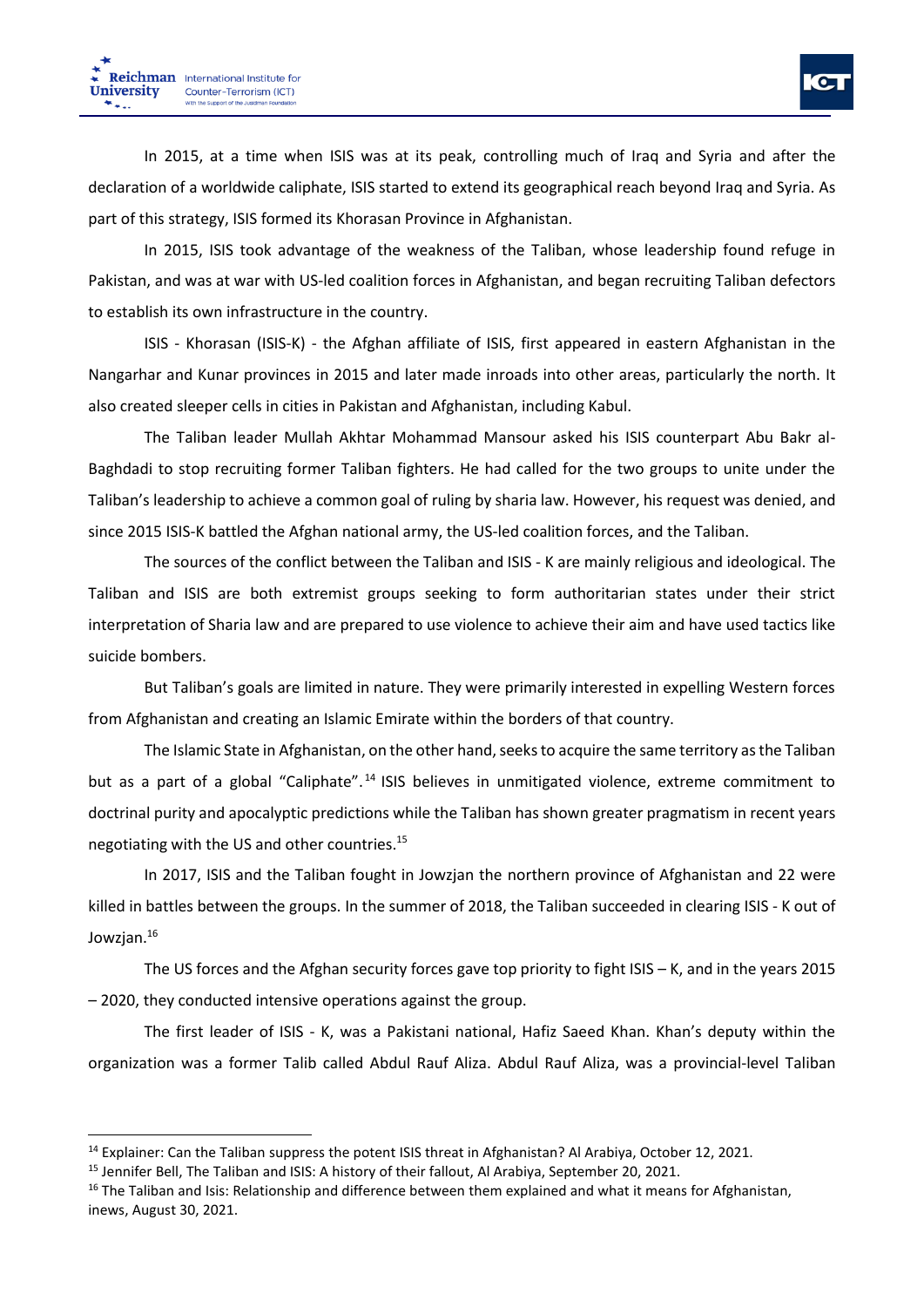commander before falling out with the Taliban leadership in 2014. In response to attacks in Afghanistan, the US carried out airstrikes to kill Aliza in 2015 and Hafiz Saeed Khan in Nangarhar Province in 2016.

He was replaced by Abdul Hasib, who was killed in an operation on April 27, 2017, conducted jointly by Afghan and U.S. Special Forces in the province of Nangarhar. Hasib's successor, Abu Sayed, only lasted about two months before he and a bunch of cronies were killed in an airstrike on the group's headquarters in Kunar province.<sup>17</sup>

US aerial operations, including the use of "the mother of all bombs" in April 2017 and several operations by special forces, crippled ISIS-K. The group also suffered a series of setbacks throughout 2019, and at the end of the year, hundreds of fighters and their families surrendered to the Afghan government, totaling almost 1,500 people by the start of 2020.

The US killing of Islamic State leader Abu Bakr al-Baghdadi in northern Syria in October 2019 was a further blow, and experts even began to declare that the organization had been defeated. <sup>18</sup>

Since June 2020, ISIS-K has been led by Shahab al-Muhajir, also known as "Sanaullah," who took over after Afghan special forces captured his predecessor, Aslam Farooqi, and other senior members. Al-Muhajir is suspected to have previously been a mid-level commander in the Haqqani Network.<sup>19</sup>

Al Muhajir's goal has been to lead the organization out of relative decline by launching attacks against the US forces, the Afghan government's forces and sectarian attacks mainly against the Shia Hazara minority.

After the withdrawal of the U.S. and NATO forces and the collapse of the Afghan security forces, the ISIS – K can focus the majority of its operational resources on the Taliban, instead of splitting those resources to resist multiple actors.

Under Al Muhajir's leadership, the Islamic State in Afghanistan has been featured in the Islamic State-Central's propaganda as a high-performing affiliate.

ISIS – K consists of local militants and former Afghan and Pakistani Taliban as well as some former al-Qaeda members. But the group is believed to be relatively small and experts estimate the group's strength at about 2,000 fighters.

#### **The "Doha" agreement and ISIS – K**

The Taliban signed a peace deal with Donald Trump's administration in February 2020 which, as well as agreeing to the withdrawal of US troops within 14 months the Taliban promised to fight extremist groups, including ISIS. 20

<sup>&</sup>lt;sup>17</sup> Bruce [Golding,](https://nypost.com/2021/08/26/who-are-isis-k-what-to-know-about-the-afghan-terrorist-group/) What is ISIS-K? What to know about the terrorist group in Afghanistan, New York Post, August 26, 2021.

<sup>18</sup> By 2020, ISIS-K's estimated membership was reduced to between 1,500 and 2,200.

<sup>&</sup>lt;sup>19</sup> Bruce [Golding,](https://nypost.com/2021/08/26/who-are-isis-k-what-to-know-about-the-afghan-terrorist-group/) What is ISIS-K? What to know about the terrorist group in Afghanistan.

<sup>&</sup>lt;sup>20</sup> The Taliban and Isis: Relationship and difference between them explained and what it means for Afghanistan.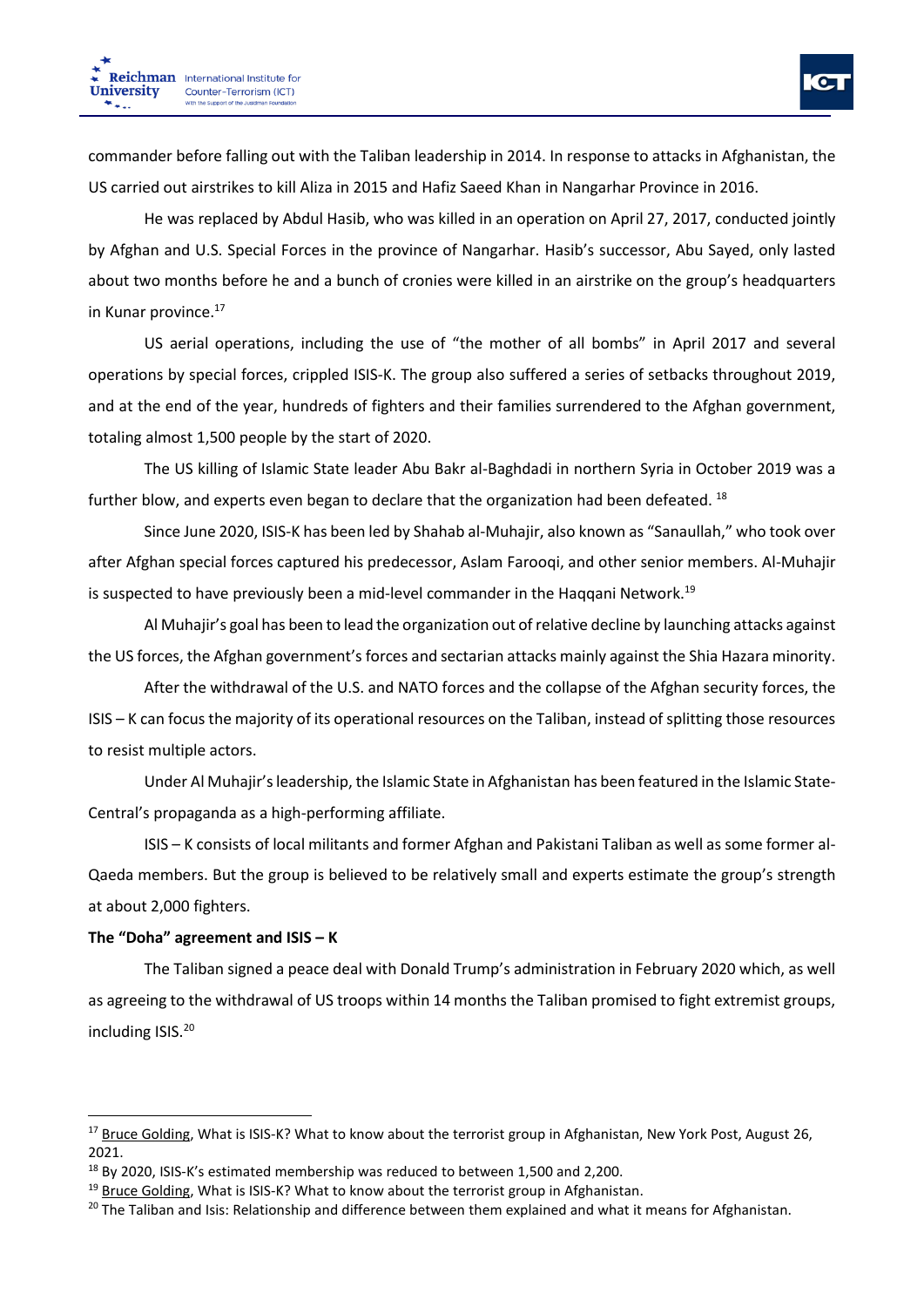Taliban leaders have committed to preventing ISIS from gaining from the situation in Afghanistan, with spokesman Zabihullah Mujahid saying: "We assure you that we will not let ISIS to become active in the country, in the areas under our control. "As for the presence of terrorists from other countries, I completely deny this. There are no terrorists from Central Asia or China in the country. We will prevent them from entering the country."<sup>21</sup>

Mujahid denied the movement had any genuine presence in Afghanistan though he said it "invisibly carries out some cowardly attacks".

"The ISIS that exists in Iraq and Syria does not exist here. Still, some people who may be our own Afghans have adopted the ISIS mentality, which is a phenomenon that the people do not support. The security forces of the Islamic Emirate are ready and will stop them," he said.<sup>22</sup>

Days after taking control of Kabul, the Taliban claimed to have removed the former head of ISIS in South Asia, Abu Omar Khorasani, from an Afghan prison before executing him "on the spot." <sup>23</sup>

The ISIS -K group in its first statements following the Taliban's seizure of Afghanistan, has called the Taliban "a stooge of the US" and suggested it "was handed Afghanistan on a silver platter" by America. ISIS - K has criticized the Taliban for working with Western governments and organizations, and its latest statement indicates that the group considers that the Taliban is willing to collaborate with the West.  $24$ 

#### **The response of Iran**

Iran's President Ebrahim Raisi claimed that the suicide bombing which targeted a Shia Mosque in Kunduz, Afghanistan was a "plot" by the US to sow "ethnic sedition" in the country.

Raisi said: "This crime which was committed with the aim of sowing division among Muslims was committed by those whose anti-human and anti-religious nature is clear to everyone. The US has facilitated the expansion of the activities of ISIS criminals in Afghanistan and prevented up-rooting them."

He added: "The continuation of terrorist actions and the combination of religious sedition with ethnic sedition creates division and sedition which is part of the new US security plot for Afghanistan."<sup>25</sup>

The Iranian Foreign Ministry said it "strongly condemns the terrorist attack by the Takfiris at the Fatemieh Mosque in Kandahar which martyred and wounded a large number of worshippers." The Foreign Ministry also warns of plots by the Islamic ummah's enemies to cause divisions and stresses the need for unity and solidarity among Shias and Sunnis and for rejection of violence and extremism in the name of Islam," the ministry said.<sup>26</sup>

 $24$  Ibid.

 $21$  Ibid.

<sup>&</sup>lt;sup>22</sup> Taliban Say No al-Qaeda or ISIS in Afghanistan, Asharq Al Awsat, September 21, 2021.

<sup>&</sup>lt;sup>23</sup> Jennifer Bell, The Taliban and ISIS: A history of their fallout.

<sup>&</sup>lt;sup>25</sup> Iran's President Raisi claims US 'plot' behind ISIS attack on Afghanistan's Mosque, Al Arabiya, October 9, 2021.

<sup>&</sup>lt;sup>26</sup> Tom [O'connor](https://www.newsweek.com/authors/tom-oconnor) , Iran Warns Against 'Divisive Schemes' in Afghanistan as ISIS Wages War Across Ethnic Lines, Newsweek, October 15, 2021.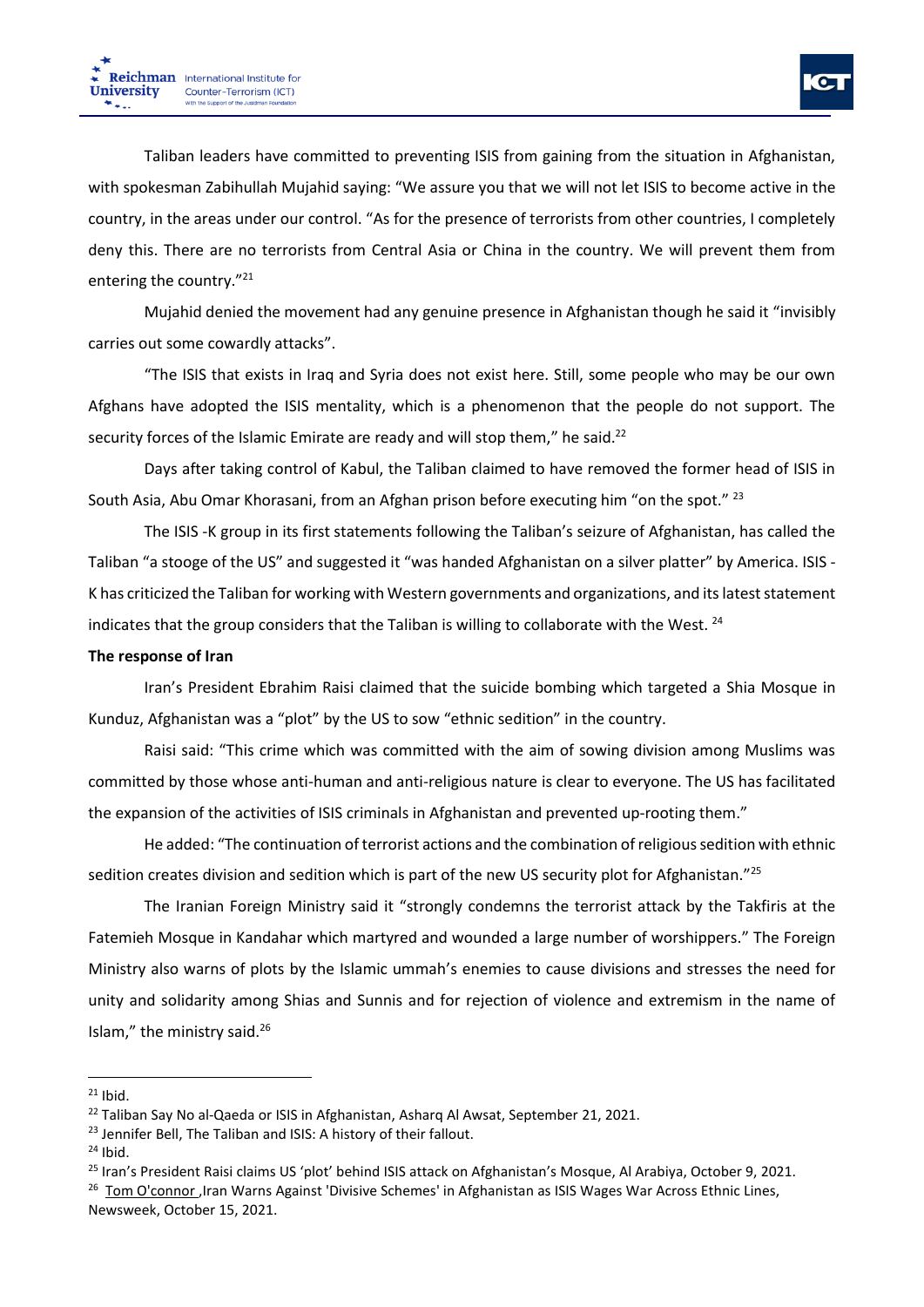Iranian officials also called for fortifying the defenses of holy sites in the wake of the turmoil, which they believe Afghans would ultimately overcome.

"This heart-wrenching incident and the past tragic events including the terrorist attack in Konduz highlight more than ever before the need for beefing up security and boosting the protection of Shia and Sunni worshiping places and other gatherings in Afghanistan," the Iranian Foreign Ministry added.<sup>27</sup>

## **China and the Uyghur terror threat from Afghanistan**

On October 8, 2021, ISIS-K claimed responsibility for a suicide bombing in a Shia Mosque in Kunduz during Friday prayer. For the first time ever, the terrorist group publicly stated that the attack was conducted by a Uyghur militant in retribution for the Taliban's promises to Beijing to expel Uyghurs from Afghanistan.

Deportations of Uyghurs have taken place historically under the Taliban, with 13 Uyghurs handed over to China following a [2000] meeting between Chinese Ambassador to Pakistan Lu Shulin and Taliban leader Mullah Omar in Kandahar.<sup>28</sup>

The Uyghur population in Afghanistan is estimated to be around 2,000 to 3,000. They arrived in waves, some as early as the 18th century. Many are second-generation immigrants with few links to China. Their parents joined an outflow of refugees from Xinjiang in the late 1970s, ending up in neighboring Afghanistan, where they settled and had families.<sup>29</sup>

A July 2020 U.N. report stated there are approximately 8,000 to 10,000 "foreign terrorist fighters" in Afghanistan, including people from the Xinjiang Uighur Autonomous Region of China.<sup>30</sup>

The East Turkistan Islamic Movement (ETIM), is a Uighur separatist group with several hundred fighters reportedly located in Afghanistan's Badakhshan province. The ETIM is a U.N.-designated terrorist group and China calls it "the most dangerous and extremist terrorist group" in its Xinjiang region.

China and Afghanistan share a 75-km border, which is undeveloped and largely impassable during winter months but for China, it is strategically important to secure the border. Beijing has already sought assurances from the Taliban that ETIM will not be allowed to operate in or from Afghanistan.

The Taliban has repeatedly stated they want close relations with China, particularly as Afghanistan is on the verge of economic collapse since the international community has frozen donors' funds and billions of dollars in assets. In the long term the Taliban is looking to China to build up infrastructure in Afghanistan to extract an estimated \$1 trillion worth of minerals there.

 $27$  Ibid.

<sup>&</sup>lt;sup>28</sup> Oliver [Young,](https://chinadigitaltimes.net/author/oliveryoung/) Afghan Uyghurs caugt between Taliban and China's transnational repression, China digital time, October 13, 2021.

 $29$  Ibid.

 $30$  Ibid.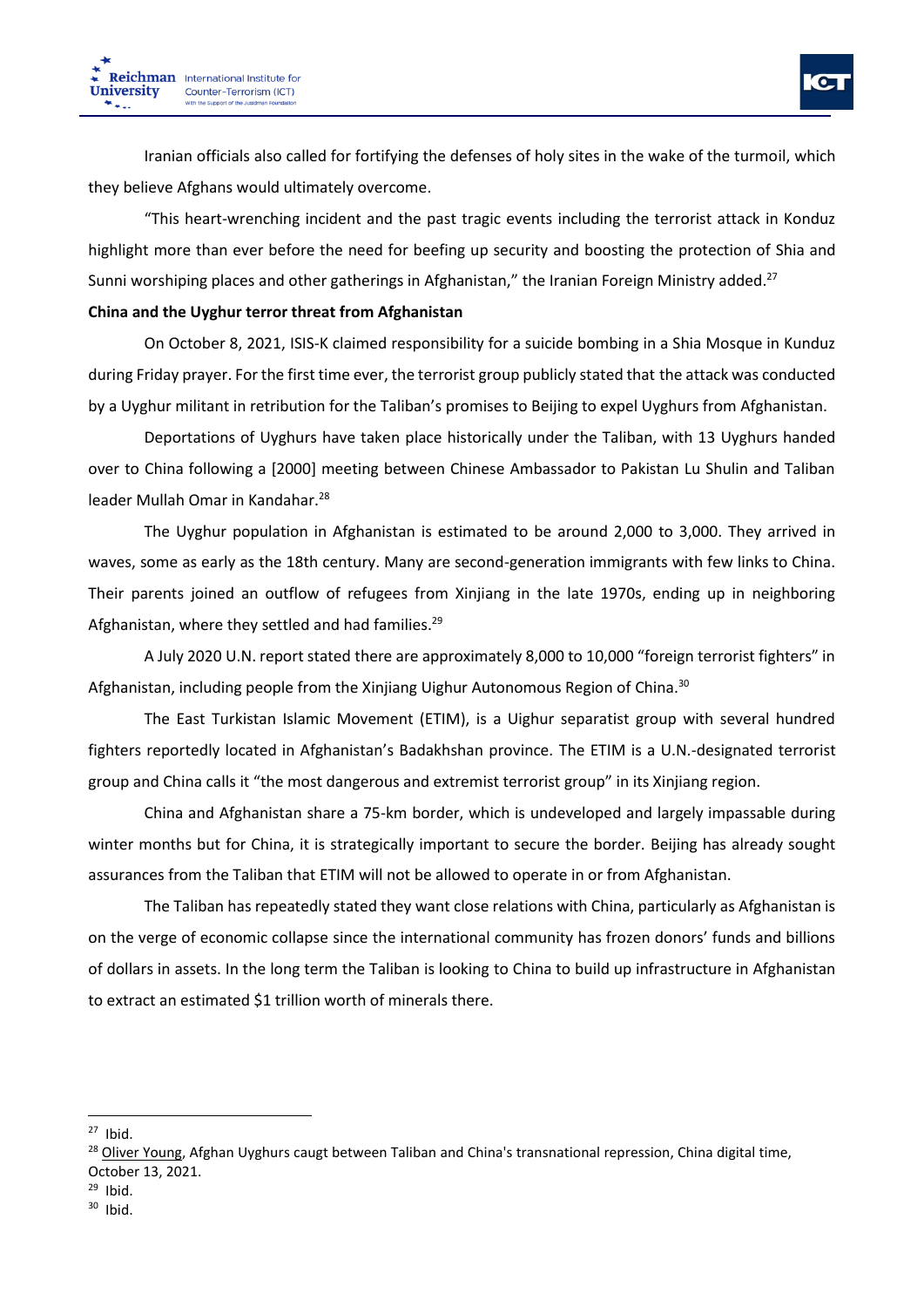During the 20th Shanghai Cooperation Conference summit, President Xi Jinping of China and Prime Minister Imran Khan of Pakistan both called on the international community to engage with the Taliban and called on the Taliban to fulfill their pledges to clamp down on terrorist groups. $31$ 

The Taliban had reportedly begun removing Uyghur militants from the Chinese border, even before the recent ISIS-K terrorist attack. This latest development signals cooperation between the Taliban and the Chinese government in dealing with Afghanistan's Uyghur population.

## **Summary**

Since the Taliban takeover of Afghanistan in mid-August, there has been an increase in attacks by ISIS – K militants targeting Taliban members. The ISIS – K is based largely in eastern Nangarhar province but the group has ramped up attacks across Afghanistan since the Taliban takeover. The rise in violence has raised the specter of a wider conflict between the two extremist groups.

ISIS – K will attempt to take advantage of the political instability and lack of counterterrorism efforts following the U.S. withdrawal to challenge Taliban control. The potency of the ISIS threat is undeniable and its immediate aim is to destabilize the Taliban and shatter the group's image as a guardian of security.

ISIS -K's terror campaign in Afghanistan could be a clear indication that they are sending a message to the international community that they are far from being defeated, and that they are willing to further expand their footprint across Afghanistan.<sup>32</sup>

The Taliban, shift from terrorism to governance and play the role of the state. The growing security challenges come at a time of an economic meltdown, as the Taliban struggles to run the country without the massive foreign aid given to the US-backed government they toppled.<sup>33</sup>

Under the "Doha accord", the Taliban guaranteed that Afghanistan would not become a haven for terrorist groups threatening the US or its allies. The Taliban have tried to downplay the threat played by ISIS in the country and described them as a fringe group with no mainstream appeal. The Taliban said it could be easily neutralizing the ISIS in order to highlight their claim that they can govern Afghanistan and guarantee the public's safety.

ISIS - K will likely continue to plan and conduct attacks as well as expand recruitment efforts. Recent ISIS – K activities highlight the importance of maintaining robust counterterrorism and intelligence collection in the region despite the U.S. withdrawal from Afghanistan.

<sup>&</sup>lt;sup>31</sup> Roshan Noorzai, [Guofu](https://www.voanews.com/author/guofu-yang/ryjm_) Yang, Regional Extremists 'Energized' by Taliban's Takeover Could Pose Threat to Pakistan, China Interests, Expert Says ,VOA, September 20, 2021.

<sup>&</sup>lt;sup>32</sup> Afghanistan: Dozens killed in suicide bombing at Kunduz Mosque, Al Jazeera. October 8, 2021.

<sup>&</sup>lt;sup>33</sup> Deadly explosion targets memorial service near Kabul Mosque, Al Jazeera, October 3, 2021.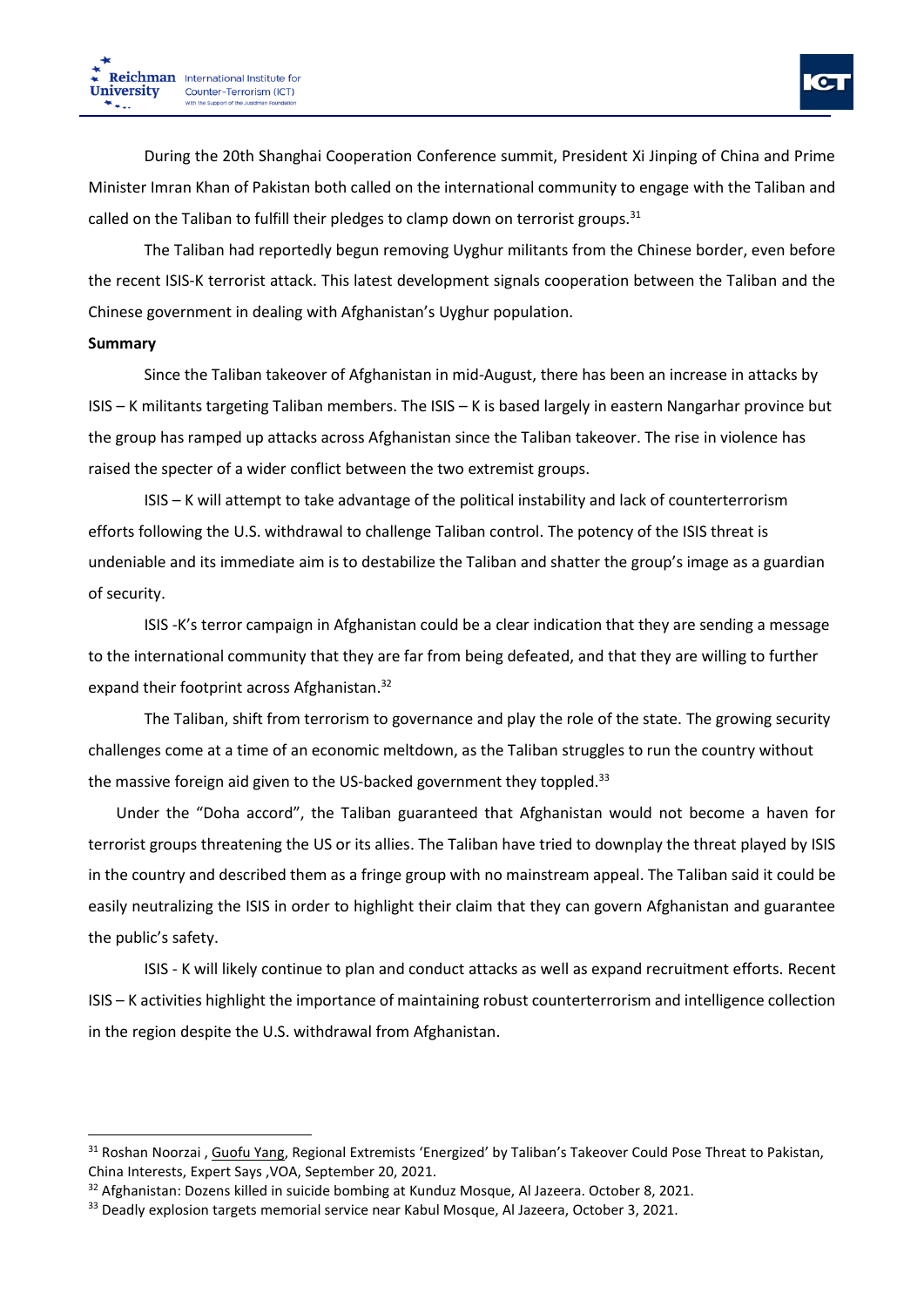

 $\bullet$ 

Although ISIS – K does not immediately and directly threaten the U.S. homeland and Europe, it does pose an acute threat to U.S. and EU regional interests and will likely contribute to instability and a growing terrorist ecosystem in Afghanistan in the near future.<sup>34</sup>

<sup>34</sup> Examining Extremism: Islamic State Khorasan Province (ISKP), Center for Strategic and International Studies (CSIS), September 8, 2021.